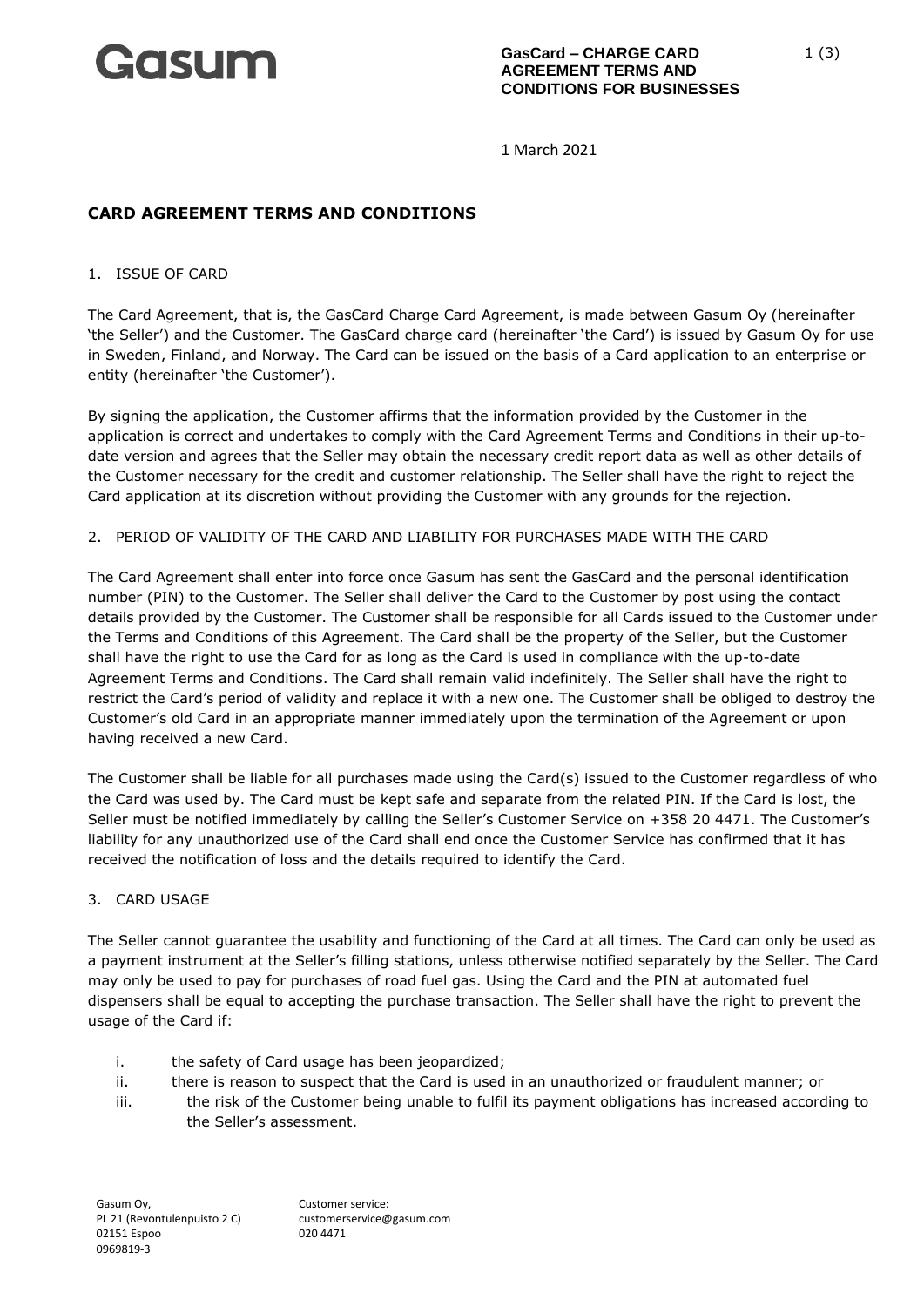

1 March 2021

#### 4. PRODUCT PRICE

The price of road fuel gas purchased at the Seller's filling station at the time of filling up shall be the price set by the Seller valid at that time, unless separately agreed in writing between the Seller and the Customer. The Seller shall have the unilateral right to amend the sales price of road fuel gas without prior notice.

## 5. TERMS OF PAYMENT, INVOICING AND PAYMENT DELAYS

Unless otherwise agreed, the Seller shall invoice the Customer for the purchases made using the Card(s) once a month. The end date of the invoicing period shall be the last day of each calendar month. The term of payment shall be 14 days from dispatch of the invoice. The Customer shall be obliged to pay late payment interest starting from the due date in accordance with the Interest Act for any amounts overdue. The Seller shall invoice the Customer for the purchases made using the Card(s) using e-invoicing. The Customer shall be responsible for the processing and payment of the invoices by the due date from the moment when the Seller has delivered the invoice using the transmission details provided by the Customer. The Seller shall have the right to transfer unpaid amounts due as a debt collection assignment to a third party. Any enquiries or complaints regarding invoices must be made within a reasonable period of time which, as a general rule, shall be within seven (7) days of the arrival of the invoice. The Seller shall have the right to submit a payment default for registration in the credit data register if the payment default has continued for more than 60 days.

The Seller shall not be responsible for data transmission between the invoicing operator and the Customer or for any damage caused by any problems occurring therein. The Customer shall be obliged to notify the Seller by email of any changes to transmission details or invoicing details 14 days before a change takes effect. Einvoicing shall take effect once the transmission details have been notified to the Seller. Should the Customer wish to receive its invoices on paper, the Seller shall deliver the paper invoices at the Customer's request to the invoicing address provided by the Customer.

# 6. CONSEQUENCES OF MATERIAL BREACHES OF AGREEMENT

The Seller may cancel the Card Agreement with immediate effect and suspend the use of the Card for payments if the Customer's conduct has been in material breach of the Agreement, a payment has been overdue for a period exceeding 30 days or if the Customer has entered or been entered into enterprise restructuring proceedings or corresponding insolvency proceedings or if any other material information or circumstance that has been a term or condition under the Card Agreement has changed in such a manner that, in the Seller's reasonable discretion, the Customer can no longer be regarded as able to fulfil its contractual and payment obligations. The Seller shall also have the right to suspend the use of the Card for payments due to a payment default of the Customer other than one relating to this Agreement.

# 7. TERMINATION

The Card Agreement shall remain valid until terminated by a Party. The Customer may terminate the Card Agreement with immediate effect. The Seller shall have the right to terminate the Agreement in writing at one (1) month's notice. Upon termination, any remaining amounts owed shall be paid off in accordance with the Agreement Terms and Conditions in force. Upon the cancellation of the Agreement with immediate effect or its termination upon notice, the right to use the Card shall end and the Customer shall be responsible for